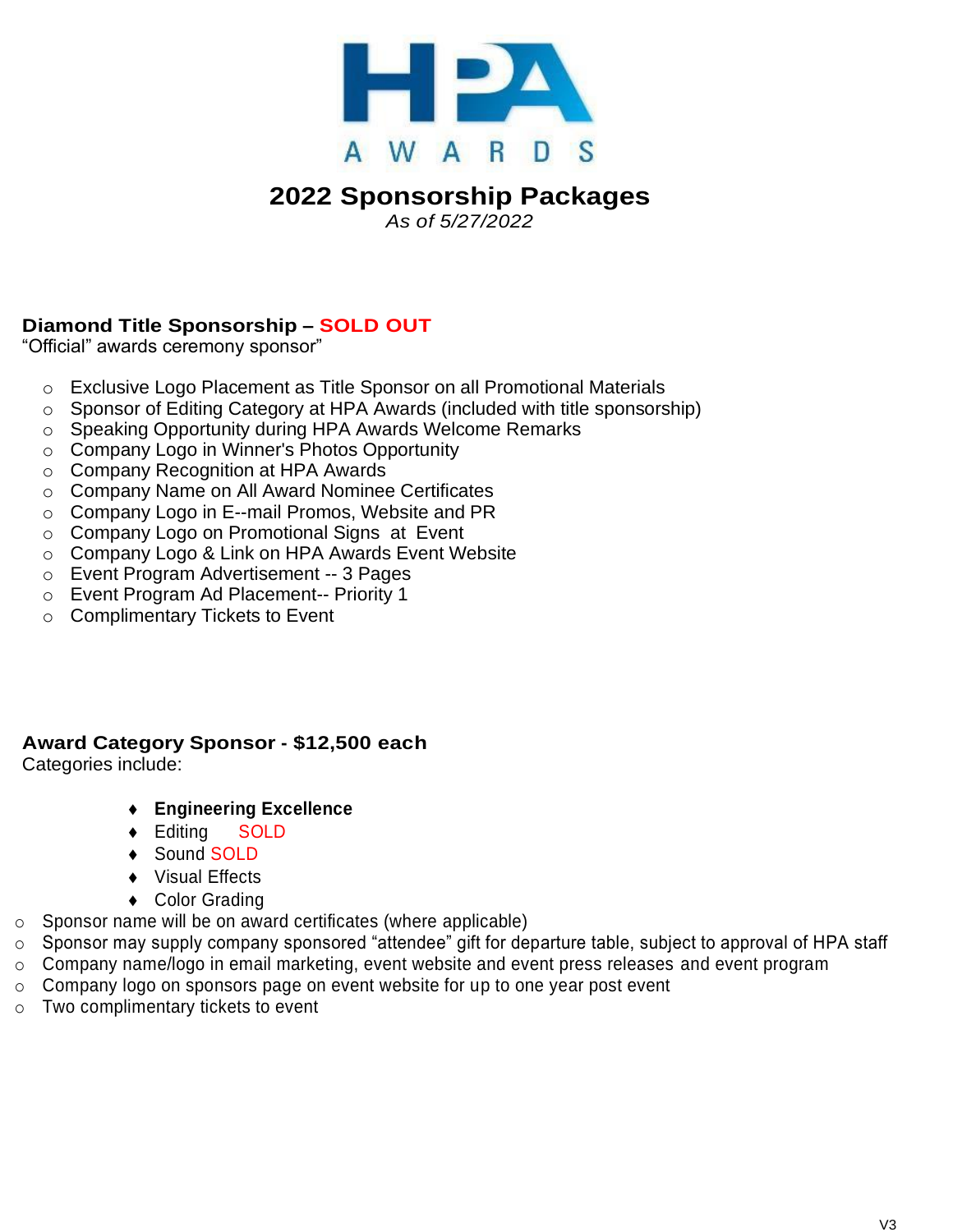#### **HPA Awards Official Trophy Sponsor- \$10,000 Exclusive**

- $\circ$  Opportunity to provide company "gift" with trophy
- o Sponsor may supply company sponsored "attendee" gift for departure table, subject to approval of HPA staff
- o Company name/logo in email marketing, event website, event press releases and event program
- o Company logo on sponsors page on event website for up to one year post event
- o Two complimentary tickets to event

#### **HPA Awards Registration Sponsor- \$9500 Exclusive**

- o Company name/logo will be prominently located on event registration site
- $\circ$  Copy of the attendee list provide post event (strict quidelines apply)
- o Sponsor may supply company sponsored "attendee" gift for departure table, subject to approval of HPA staff
- o Company name/logo in email marketing, event website and event press releases
- o Company logo on sponsors page on event website for up to one year post event
- o Complimentary Awards program ad (size subject to availability)

### **HPA Awards Pre-Show Cocktail Reception Sponsorship**

#### **\$7500 per sponsor (limited availability)**

Nominees and guests will be treated to a lavish pre-event reception with cocktails, food stations, passed hors d'oeuvres and live music while mingling in the historic, elegant Hollywood Legion lounge and piano bar. 2022 Awards will certainly not be one to miss!

Benefits to include:

- o Tabletop recognition elegantly displayed throughout the reception
- $\circ$  Copy of the attendee list provide post event (strict quidelines apply)
- o One complimentary full page program ad
- o Sponsor may supply company sponsored "attendee" gift for departure table, subject to approval of HPA staff
- o Company name/logo in email marketing, event website and event press releases
- o Company logo on sponsors page on event website for up to one year post event
- $\circ$  Other benefits to be announced